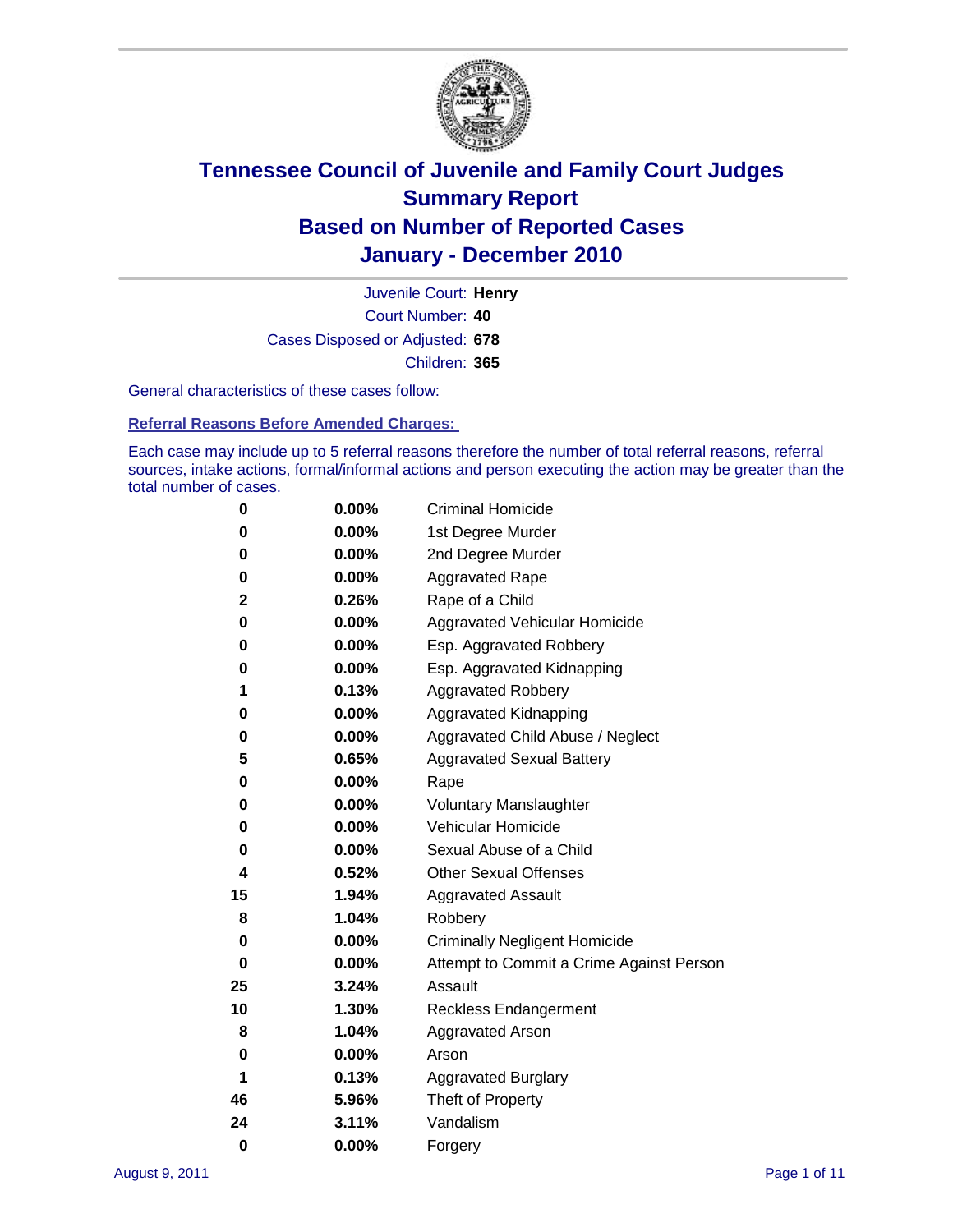

Court Number: **40** Juvenile Court: **Henry** Cases Disposed or Adjusted: **678** Children: **365**

#### **Referral Reasons Before Amended Charges:**

Each case may include up to 5 referral reasons therefore the number of total referral reasons, referral sources, intake actions, formal/informal actions and person executing the action may be greater than the total number of cases.

| 2  | 0.26% | <b>Worthless Checks</b>                                     |  |  |
|----|-------|-------------------------------------------------------------|--|--|
| 0  | 0.00% | Illegal Possession / Fraudulent Use of Credit / Debit Cards |  |  |
| 7  | 0.91% | <b>Burglary</b>                                             |  |  |
| 1  | 0.13% | Unauthorized Use of a Vehicle                               |  |  |
| 0  | 0.00% | <b>Cruelty to Animals</b>                                   |  |  |
| 6  | 0.78% | Sale of Controlled Substances                               |  |  |
| 15 | 1.94% | <b>Other Drug Offenses</b>                                  |  |  |
| 37 | 4.79% | Possession of Controlled Substances                         |  |  |
| 0  | 0.00% | <b>Criminal Attempt</b>                                     |  |  |
| 0  | 0.00% | Carrying Weapons on School Property                         |  |  |
| 0  | 0.00% | Unlawful Carrying / Possession of a Weapon                  |  |  |
| 2  | 0.26% | <b>Evading Arrest</b>                                       |  |  |
| 1  | 0.13% | Escape                                                      |  |  |
| 0  | 0.00% | Driving Under Influence (DUI)                               |  |  |
| 31 | 4.02% | Possession / Consumption of Alcohol                         |  |  |
| 4  | 0.52% | Resisting Stop, Frisk, Halt, Arrest or Search               |  |  |
| 0  | 0.00% | <b>Aggravated Criminal Trespass</b>                         |  |  |
| 0  | 0.00% | Harassment                                                  |  |  |
| 0  | 0.00% | Failure to Appear                                           |  |  |
| 0  | 0.00% | Filing a False Police Report                                |  |  |
| 1  | 0.13% | Criminal Impersonation                                      |  |  |
| 14 | 1.81% | <b>Disorderly Conduct</b>                                   |  |  |
| 6  | 0.78% | <b>Criminal Trespass</b>                                    |  |  |
| 9  | 1.17% | <b>Public Intoxication</b>                                  |  |  |
| 0  | 0.00% | Gambling                                                    |  |  |
| 47 | 6.09% | <b>Traffic</b>                                              |  |  |
| 2  | 0.26% | <b>Local Ordinances</b>                                     |  |  |
| 1  | 0.13% | Violation of Wildlife Regulations                           |  |  |
| 10 | 1.30% | Contempt of Court                                           |  |  |
| 43 | 5.57% | Violation of Probation                                      |  |  |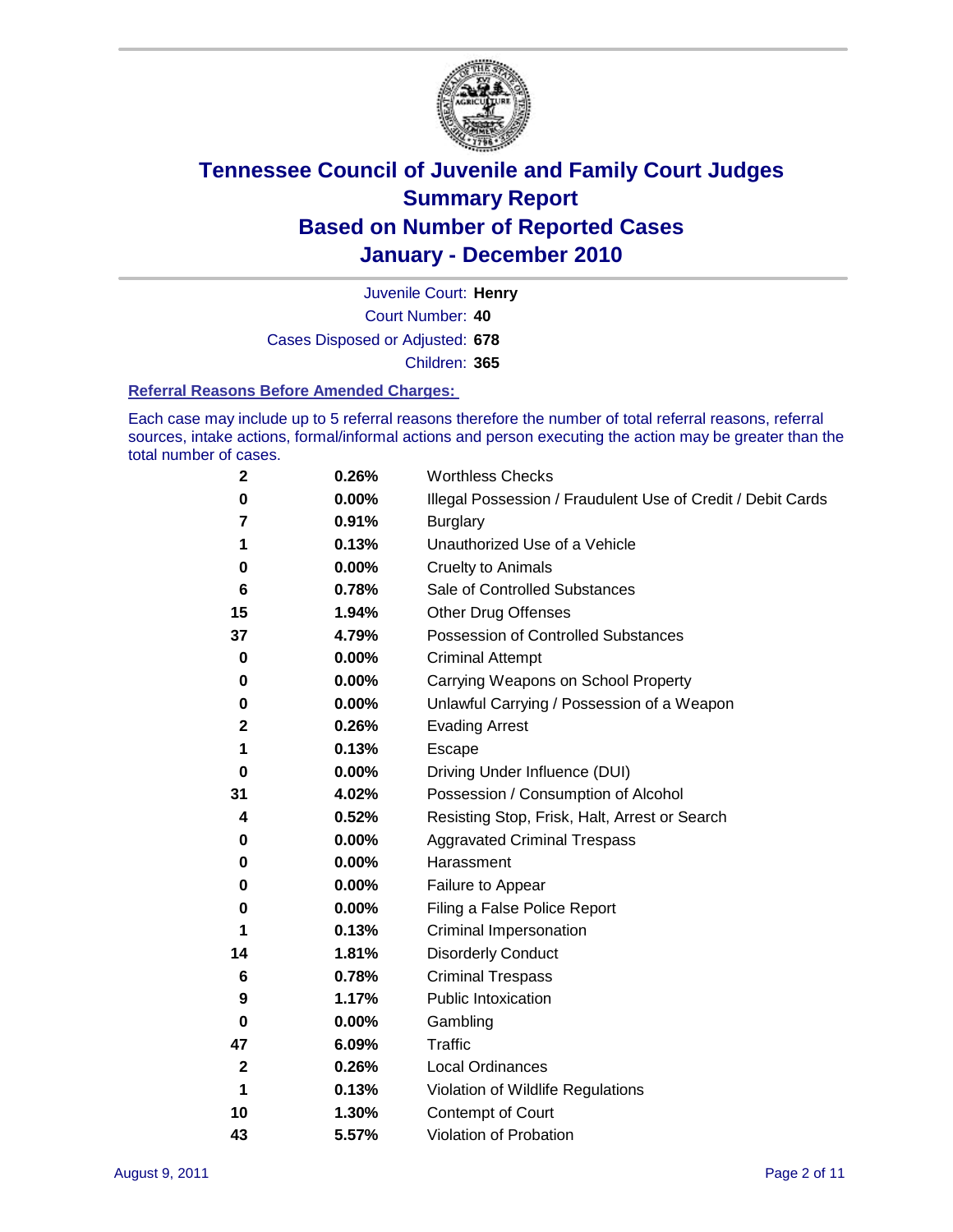

Court Number: **40** Juvenile Court: **Henry** Cases Disposed or Adjusted: **678** Children: **365**

#### **Referral Reasons Before Amended Charges:**

Each case may include up to 5 referral reasons therefore the number of total referral reasons, referral sources, intake actions, formal/informal actions and person executing the action may be greater than the total number of cases.

| $\mathbf 2$ | 0.26%    | Violation of Aftercare                 |
|-------------|----------|----------------------------------------|
| 9           | 1.17%    | <b>Unruly Behavior</b>                 |
| 64          | 8.29%    | Truancy                                |
| 29          | 3.76%    | In-State Runaway                       |
| $\mathbf 0$ | 0.00%    | Out-of-State Runaway                   |
| 9           | 1.17%    | Possession of Tobacco Products         |
| $\bf{0}$    | $0.00\%$ | Violation of a Valid Court Order       |
| 12          | 1.55%    | <b>Violation of Curfew</b>             |
| 0           | $0.00\%$ | <b>Sexually Abused Child</b>           |
| $\bf{0}$    | 0.00%    | <b>Physically Abused Child</b>         |
| 152         | 19.69%   | Dependency / Neglect                   |
| 3           | 0.39%    | <b>Termination of Parental Rights</b>  |
| 21          | 2.72%    | <b>Violation of Pretrial Diversion</b> |
| $\bf{0}$    | 0.00%    | Violation of Informal Adjustment       |
| 41          | 5.31%    | <b>Judicial Review</b>                 |
| 0           | 0.00%    | <b>Administrative Review</b>           |
| 0           | $0.00\%$ | <b>Foster Care Review</b>              |
| 19          | 2.46%    | Custody                                |
| $\mathbf 2$ | 0.26%    | Visitation                             |
| 7           | 0.91%    | Paternity / Legitimation               |
| 0           | 0.00%    | <b>Child Support</b>                   |
| 0           | 0.00%    | <b>Request for Medical Treatment</b>   |
| $\bf{0}$    | 0.00%    | <b>Consent to Marry</b>                |
| 14          | 1.81%    | Other                                  |
| 772         | 100.00%  | <b>Total Referrals</b>                 |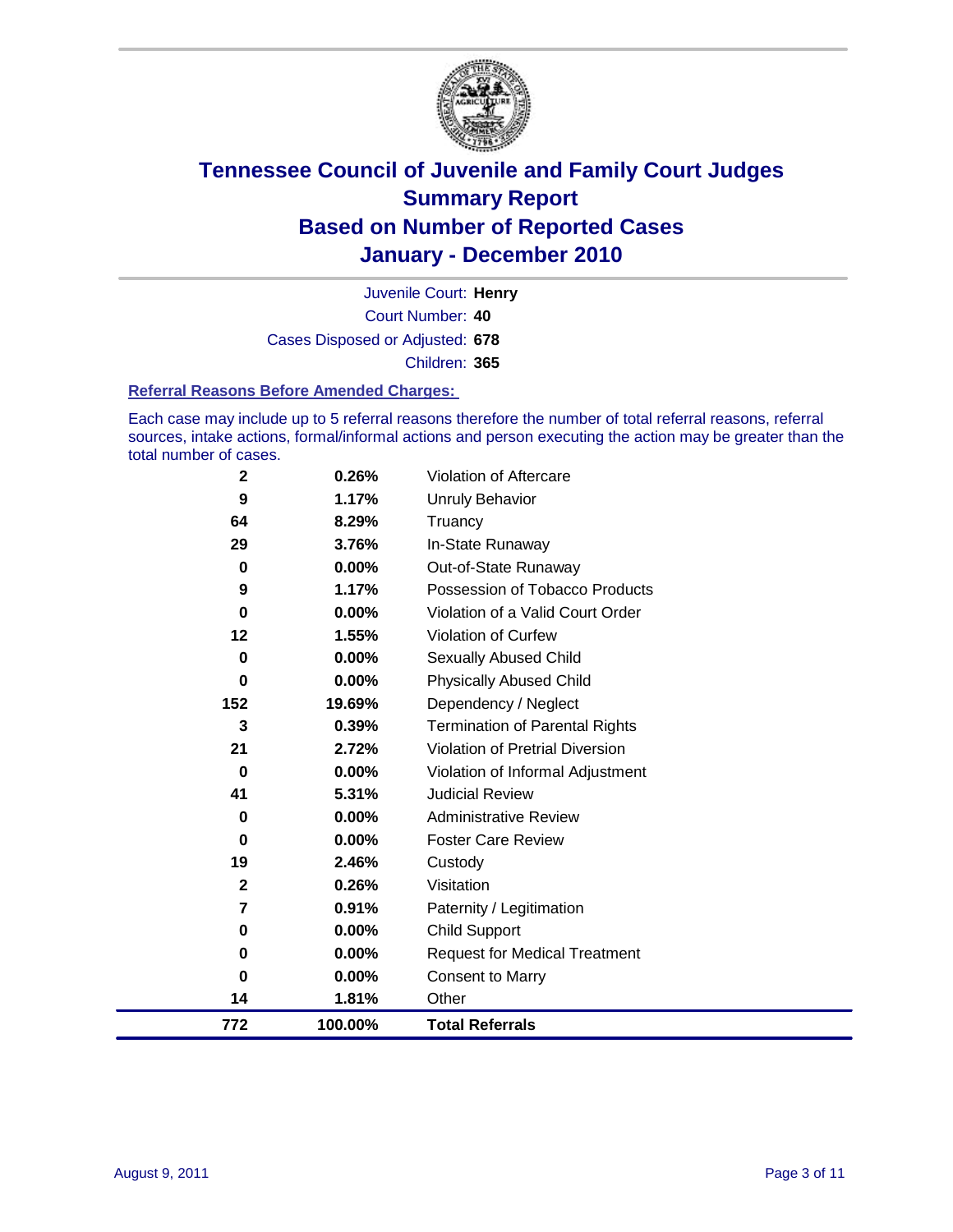

| Juvenile Court: Henry      |                                 |                                   |  |
|----------------------------|---------------------------------|-----------------------------------|--|
|                            | Court Number: 40                |                                   |  |
|                            | Cases Disposed or Adjusted: 678 |                                   |  |
|                            |                                 | Children: 365                     |  |
| <b>Referral Sources: 1</b> |                                 |                                   |  |
| 372                        | 48.19%                          | Law Enforcement                   |  |
| 43                         | 5.57%                           | Parents                           |  |
| 22                         | 2.85%                           | <b>Relatives</b>                  |  |
| 29                         | 3.76%                           | Self                              |  |
| 74                         | 9.59%                           | School                            |  |
| 0                          | 0.00%                           | <b>CSA</b>                        |  |
| 160                        | 20.73%                          | <b>DCS</b>                        |  |
| 1                          | 0.13%                           | <b>Other State Department</b>     |  |
| 0                          | 0.00%                           | <b>District Attorney's Office</b> |  |
| 24                         | 3.11%                           | <b>Court Staff</b>                |  |
| 0                          | 0.00%                           | Social Agency                     |  |
| 3                          | 0.39%                           | <b>Other Court</b>                |  |
| 0                          | 0.00%                           | Victim                            |  |
| 0                          | 0.00%                           | Child & Parent                    |  |
| 0                          | 0.00%                           | Hospital                          |  |
| 0                          | 0.00%                           | Unknown                           |  |
| 44                         | 5.70%                           | Other                             |  |
| 772                        | 100.00%                         | <b>Total Referral Sources</b>     |  |

### **Age of Child at Referral: 2**

| 365 | 100.00% | <b>Total Child Count</b> |
|-----|---------|--------------------------|
| 0   | 0.00%   | Unknown                  |
| 0   | 0.00%   | Ages 19 and Over         |
| 95  | 26.03%  | Ages 17 through 18       |
| 95  | 26.03%  | Ages 15 through 16       |
| 43  | 11.78%  | Ages 13 through 14       |
| 20  | 5.48%   | Ages 11 through 12       |
| 112 | 30.68%  | Ages 10 and Under        |
|     |         |                          |

<sup>1</sup> If different than number of Referral Reasons (772), verify accuracy of your court's data.

<sup>2</sup> One child could be counted in multiple categories, verify accuracy of your court's data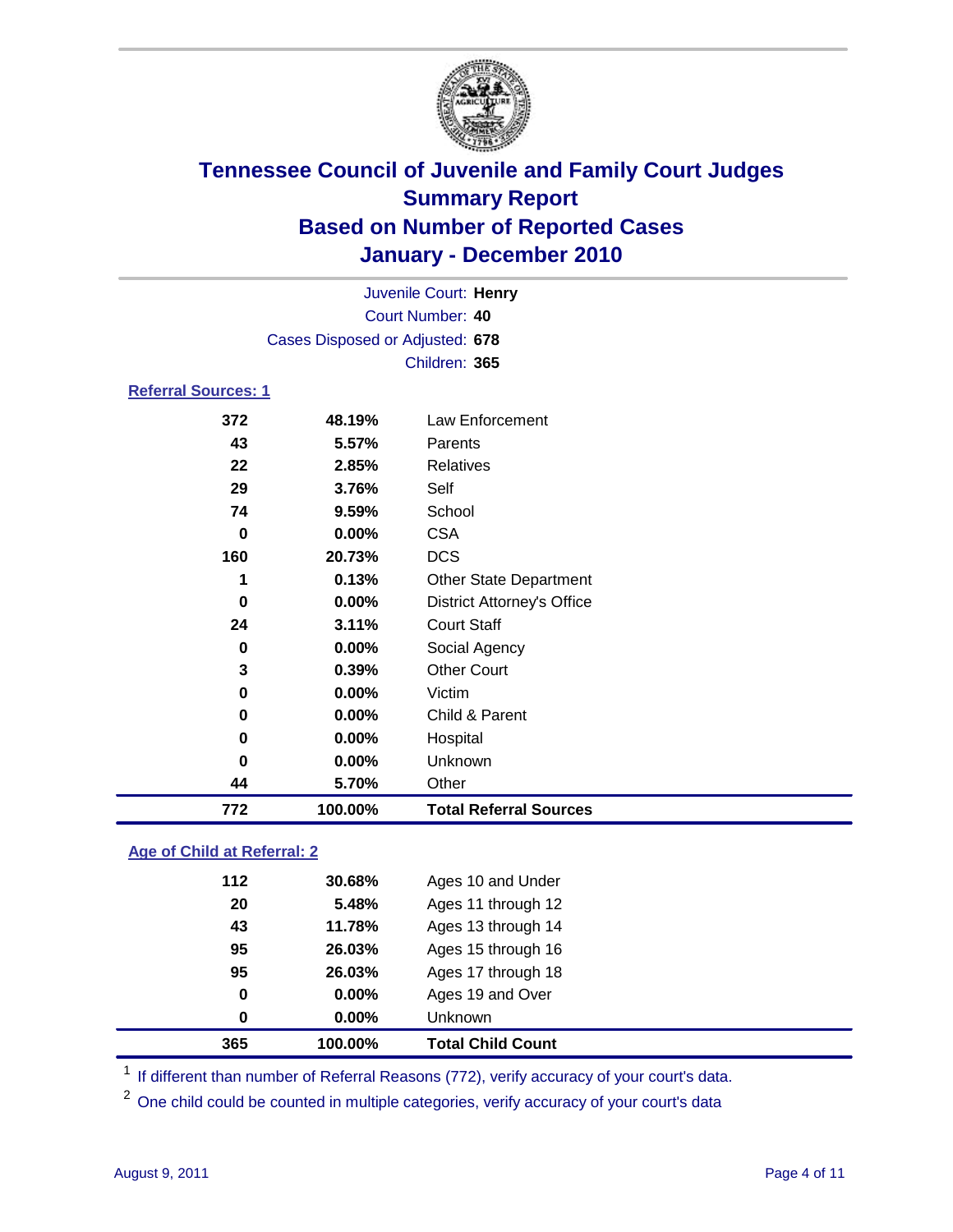

| Juvenile Court: Henry                   |                                 |                          |  |  |
|-----------------------------------------|---------------------------------|--------------------------|--|--|
|                                         | Court Number: 40                |                          |  |  |
|                                         | Cases Disposed or Adjusted: 678 |                          |  |  |
|                                         |                                 | Children: 365            |  |  |
| Sex of Child: 1                         |                                 |                          |  |  |
| 227                                     | 62.19%                          | Male                     |  |  |
| 130                                     | 35.62%                          | Female                   |  |  |
| 8                                       | 2.19%                           | Unknown                  |  |  |
| 365                                     | 100.00%                         | <b>Total Child Count</b> |  |  |
| Race of Child: 1                        |                                 |                          |  |  |
| 262                                     | 71.78%                          | White                    |  |  |
| 39                                      | 10.68%                          | African American         |  |  |
| 1                                       | 0.27%                           | Native American          |  |  |
| $\mathbf 0$                             | 0.00%                           | Asian                    |  |  |
| $6\phantom{1}$                          | 1.64%                           | Mixed                    |  |  |
| 57                                      | 15.62%                          | Unknown                  |  |  |
| 365                                     | 100.00%                         | <b>Total Child Count</b> |  |  |
| <b>Hispanic Origin: 1</b>               |                                 |                          |  |  |
| 4                                       | 1.10%                           | Yes                      |  |  |
| 299                                     | 81.92%                          | <b>No</b>                |  |  |
| 62                                      | 16.99%                          | Unknown                  |  |  |
| 365                                     | 100.00%                         | <b>Total Child Count</b> |  |  |
| <b>School Enrollment of Children: 1</b> |                                 |                          |  |  |
| 254                                     | 69.59%                          | Yes                      |  |  |
| 54                                      | 14.79%                          | No                       |  |  |
| 57                                      | 15.62%                          | Unknown                  |  |  |
| 365                                     | 100.00%                         | <b>Total Child Count</b> |  |  |

One child could be counted in multiple categories, verify accuracy of your court's data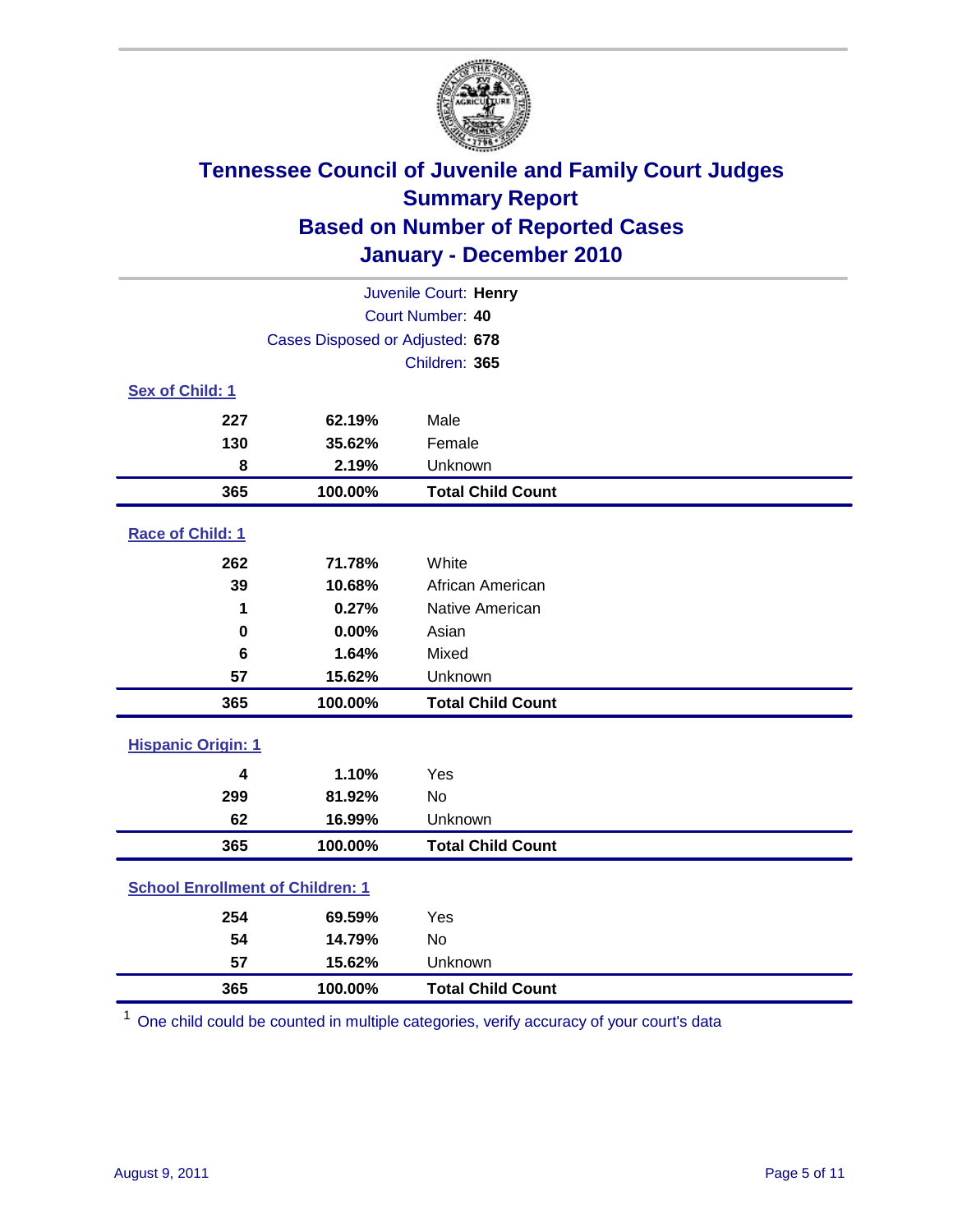

Court Number: **40** Juvenile Court: **Henry** Cases Disposed or Adjusted: **678** Children: **365**

### **Living Arrangement of Child at Time of Referral: 1**

| 365          | 100.00%  | <b>Total Child Count</b>     |
|--------------|----------|------------------------------|
| 2            | 0.55%    | Other                        |
| 72           | 19.73%   | Unknown                      |
| $\mathbf{2}$ | 0.55%    | Independent                  |
| 0            | $0.00\%$ | In an Institution            |
| $\mathbf{2}$ | 0.55%    | In a Residential Center      |
| 1            | 0.27%    | In a Group Home              |
| 17           | 4.66%    | With Foster Family           |
| 1            | 0.27%    | With Adoptive Parents        |
| 34           | 9.32%    | <b>With Relatives</b>        |
| 27           | 7.40%    | With Father                  |
| 142          | 38.90%   | With Mother                  |
| 23           | 6.30%    | With Mother and Stepfather   |
| 8            | 2.19%    | With Father and Stepmother   |
| 34           | 9.32%    | With Both Biological Parents |
|              |          |                              |

#### **Type of Detention: 2**

| 678          | 100.00%  | <b>Total Detention Count</b> |
|--------------|----------|------------------------------|
| $\mathbf{2}$ | 0.29%    | Other                        |
| 8            | 1.18%    | Does Not Apply               |
| $\mathbf{2}$ | 0.29%    | Unknown                      |
| 1            | 0.15%    | Psychiatric Hospital         |
| 0            | 0.00%    | Jail - No Separation         |
| 0            | $0.00\%$ | Jail - Partial Separation    |
| 0            | 0.00%    | Jail - Complete Separation   |
| 16           | 2.36%    | Juvenile Detention Facility  |
| 649          | 95.72%   | Non-Secure Placement         |
|              |          |                              |

<sup>1</sup> One child could be counted in multiple categories, verify accuracy of your court's data

<sup>2</sup> If different than number of Cases (678) verify accuracy of your court's data.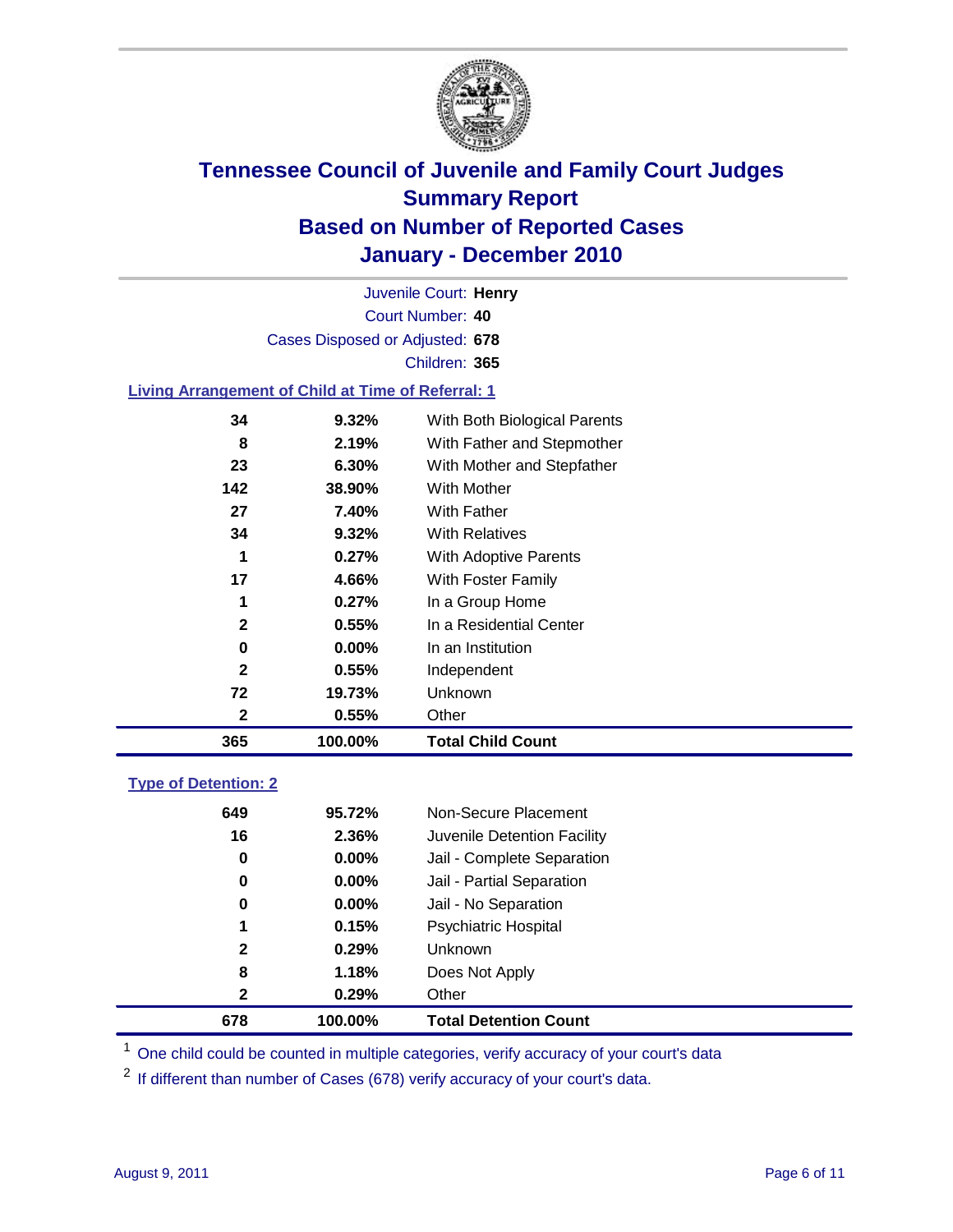

| Juvenile Court: Henry                              |                                 |                                      |  |  |  |
|----------------------------------------------------|---------------------------------|--------------------------------------|--|--|--|
|                                                    | Court Number: 40                |                                      |  |  |  |
|                                                    | Cases Disposed or Adjusted: 678 |                                      |  |  |  |
|                                                    |                                 | Children: 365                        |  |  |  |
| <b>Placement After Secure Detention Hearing: 1</b> |                                 |                                      |  |  |  |
| 657                                                | 96.90%                          | Returned to Prior Living Arrangement |  |  |  |
| $\mathbf{2}$                                       | 0.29%                           | Juvenile Detention Facility          |  |  |  |
| 0                                                  | 0.00%                           | Jail                                 |  |  |  |
| 0                                                  | 0.00%                           | Shelter / Group Home                 |  |  |  |
| 5                                                  | 0.74%                           | <b>Foster Family Home</b>            |  |  |  |
|                                                    | 0.15%                           | Psychiatric Hospital                 |  |  |  |
| 3                                                  | 0.44%                           | Unknown                              |  |  |  |
| 5                                                  | 0.74%                           | Does Not Apply                       |  |  |  |
| 5                                                  | 0.74%                           | Other                                |  |  |  |
| 678                                                | 100.00%                         | <b>Total Placement Count</b>         |  |  |  |
| <b>Intake Actions: 2</b>                           |                                 |                                      |  |  |  |
| 712                                                | 92.23%                          | <b>Petition Filed</b>                |  |  |  |
| $\bf{0}$                                           | 0.00%                           | <b>Motion Filed</b>                  |  |  |  |
| 51                                                 | 6.61%                           | <b>Citation Processed</b>            |  |  |  |
| 0                                                  | 0.00%                           | Notification of Paternity Processed  |  |  |  |
| 9                                                  | 1.17%                           | Scheduling of Judicial Review        |  |  |  |
| $\bf{0}$                                           | 0.00%                           | Scheduling of Administrative Review  |  |  |  |
| 0                                                  | 0.00%                           | Scheduling of Foster Care Review     |  |  |  |
| $\bf{0}$                                           | 0.00%                           | Unknown                              |  |  |  |
| $\bf{0}$                                           | 0.00%                           | Does Not Apply                       |  |  |  |
| 0                                                  | 0.00%                           | Other                                |  |  |  |

<sup>1</sup> If different than number of Cases (678) verify accuracy of your court's data.

**100.00% Total Intake Count**

<sup>2</sup> If different than number of Referral Reasons (772), verify accuracy of your court's data.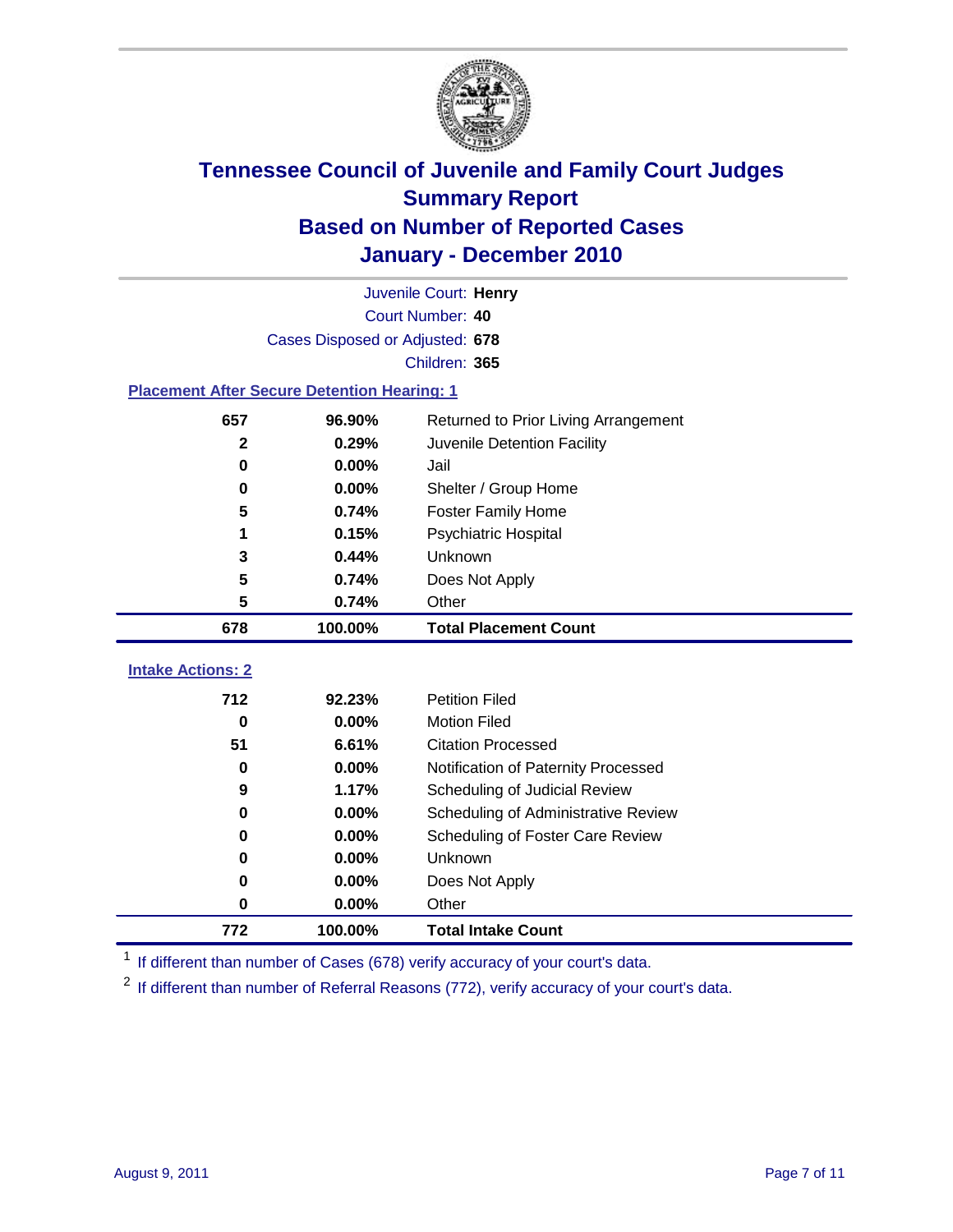

Court Number: **40** Juvenile Court: **Henry** Cases Disposed or Adjusted: **678** Children: **365**

### **Last Grade Completed by Child: 1**

| 365         | 100.00% | <b>Total Child Count</b>     |
|-------------|---------|------------------------------|
| $\mathbf 2$ | 0.55%   | Other                        |
| 79          | 21.64%  | Unknown                      |
| 45          | 12.33%  | <b>Never Attended School</b> |
| 3           | 0.82%   | Graduated                    |
| 0           | 0.00%   | <b>GED</b>                   |
| 0           | 0.00%   | Non-Graded Special Ed        |
| 1           | 0.27%   | 12th Grade                   |
| 42          | 11.51%  | 11th Grade                   |
| 62          | 16.99%  | 10th Grade                   |
| 40          | 10.96%  | 9th Grade                    |
| 23          | 6.30%   | 8th Grade                    |
| 22          | 6.03%   | 7th Grade                    |
| 12          | 3.29%   | 6th Grade                    |
| 7           | 1.92%   | 5th Grade                    |
| 6           | 1.64%   | 4th Grade                    |
| 3           | 0.82%   | 3rd Grade                    |
| 6           | 1.64%   | 2nd Grade                    |
| 5           | 1.37%   | 1st Grade                    |
| 7           | 1.92%   | Kindergarten                 |
| 0           | 0.00%   | Preschool                    |
| 0           | 0.00%   | Too Young for School         |

### **Enrolled in Special Education: 1**

| 17  | 4.66%   | Yes                      |
|-----|---------|--------------------------|
| 237 | 64.93%  | No                       |
| 111 | 30.41%  | Unknown                  |
| 365 | 100.00% | <b>Total Child Count</b> |

One child could be counted in multiple categories, verify accuracy of your court's data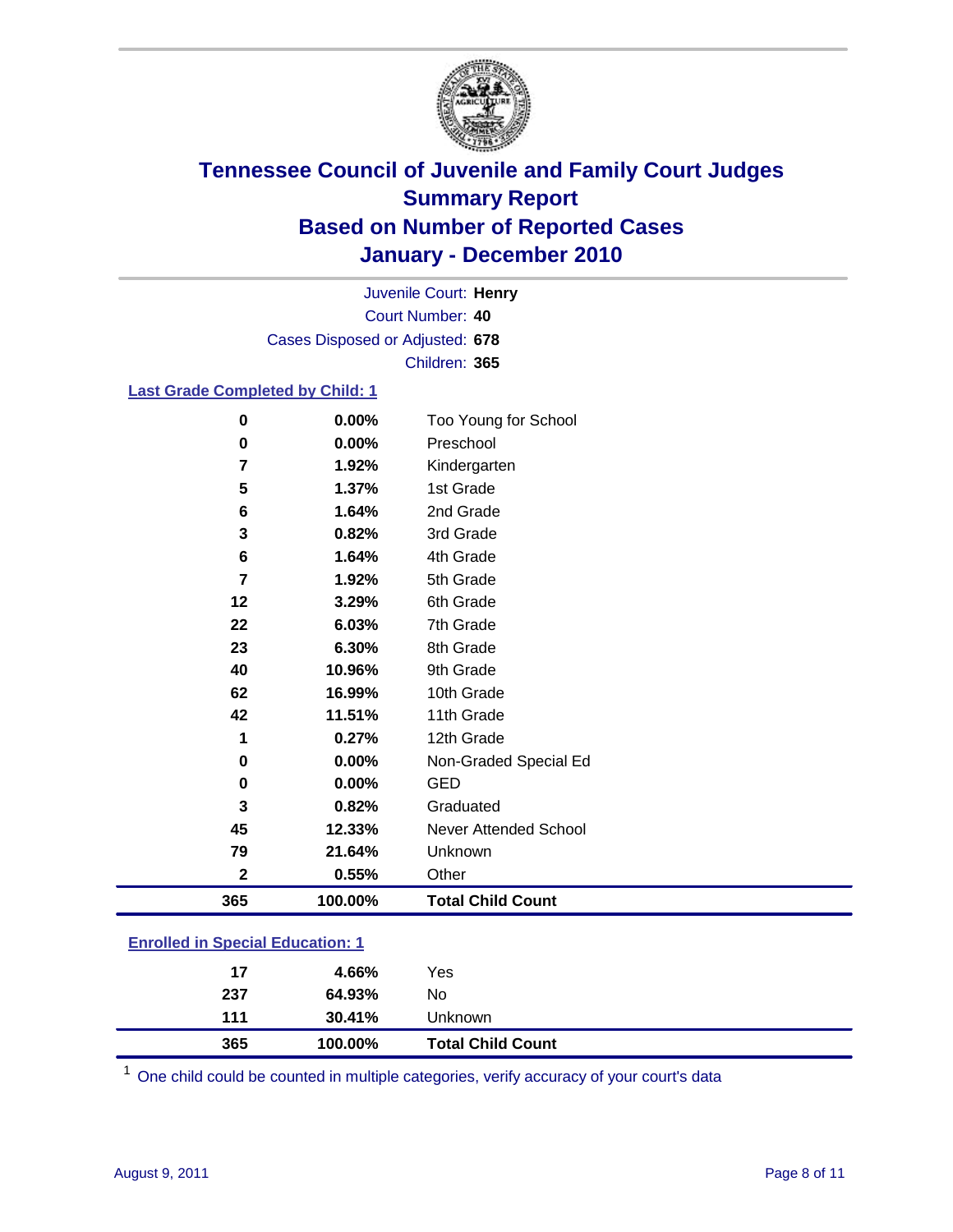

|                              | Juvenile Court: Henry           |                           |  |  |
|------------------------------|---------------------------------|---------------------------|--|--|
|                              | Court Number: 40                |                           |  |  |
|                              | Cases Disposed or Adjusted: 678 |                           |  |  |
|                              | Children: 365                   |                           |  |  |
| <b>Action Executed By: 1</b> |                                 |                           |  |  |
| 771                          | 99.87%                          | Judge                     |  |  |
| 0                            | $0.00\%$                        | Magistrate                |  |  |
| 1                            | 0.13%                           | <b>YSO</b>                |  |  |
| 0                            | $0.00\%$                        | Other                     |  |  |
| 0                            | 0.00%                           | Unknown                   |  |  |
| 772                          | 100.00%                         | <b>Total Action Count</b> |  |  |

### **Formal / Informal Actions: 1**

| 93           | 12.05%   | Dismissed                                        |
|--------------|----------|--------------------------------------------------|
| 9            | 1.17%    | Retired / Nolle Prosequi                         |
| 126          | 16.32%   | <b>Complaint Substantiated Delinquent</b>        |
| 29           | 3.76%    | <b>Complaint Substantiated Status Offender</b>   |
| 13           | 1.68%    | <b>Complaint Substantiated Dependent/Neglect</b> |
| 0            | $0.00\%$ | <b>Complaint Substantiated Abused</b>            |
| 0            | $0.00\%$ | <b>Complaint Substantiated Mentally III</b>      |
| $\mathbf{2}$ | 0.26%    | Informal Adjustment                              |
| 76           | 9.84%    | <b>Pretrial Diversion</b>                        |
| 0            | $0.00\%$ | <b>Transfer to Adult Court Hearing</b>           |
| 0            | $0.00\%$ | Charges Cleared by Transfer to Adult Court       |
| 4            | 0.52%    | Special Proceeding                               |
| 26           | 3.37%    | <b>Review Concluded</b>                          |
| 391          | 50.65%   | Case Held Open                                   |
| 3            | 0.39%    | Other                                            |
| 0            | $0.00\%$ | Unknown                                          |
| 772          | 100.00%  | <b>Total Action Count</b>                        |

<sup>1</sup> If different than number of Referral Reasons (772), verify accuracy of your court's data.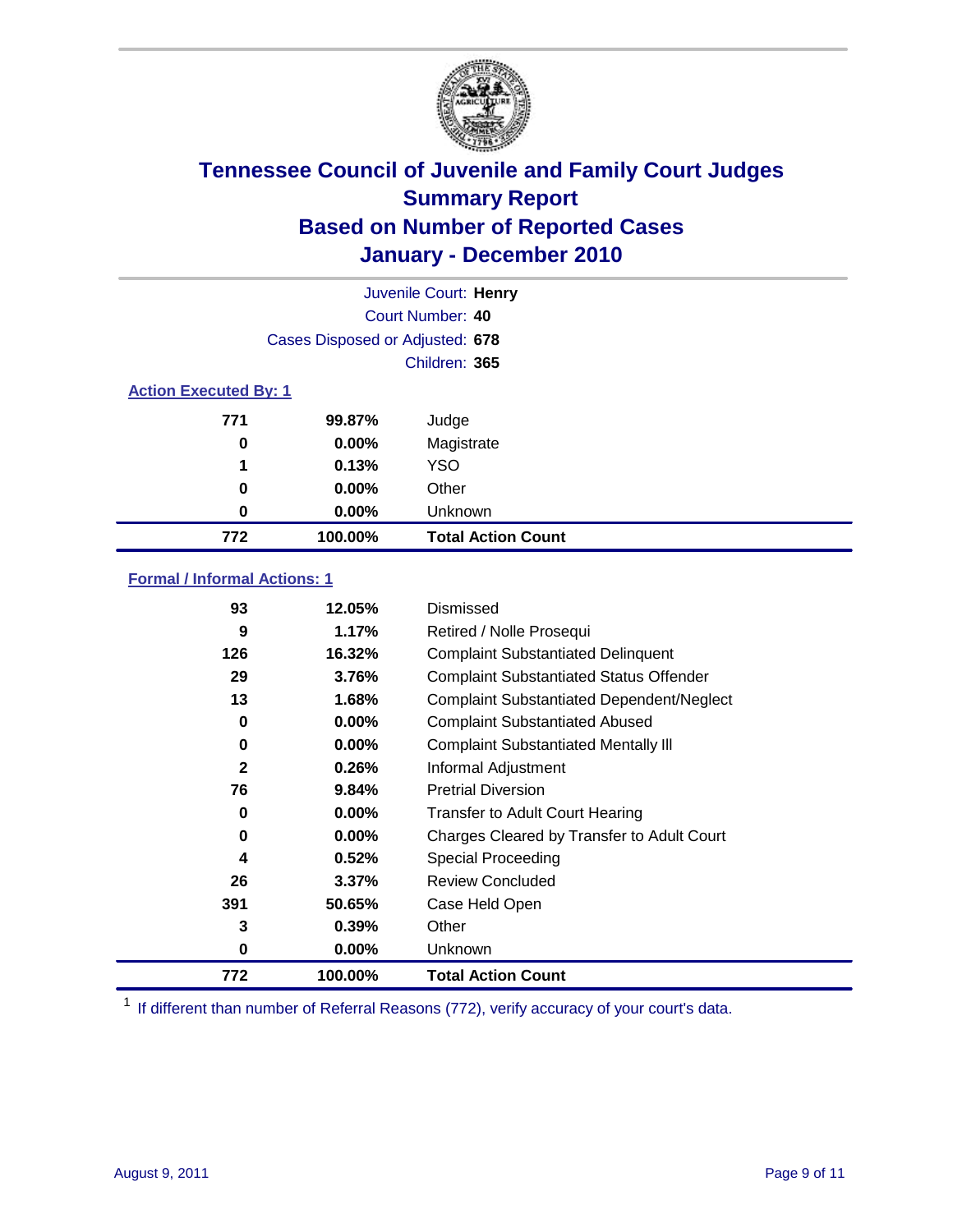

|                       |                                 | Juvenile Court: Henry                                 |
|-----------------------|---------------------------------|-------------------------------------------------------|
|                       |                                 | Court Number: 40                                      |
|                       | Cases Disposed or Adjusted: 678 |                                                       |
|                       |                                 | Children: 365                                         |
| <b>Case Outcomes:</b> |                                 | There can be multiple outcomes for one child or case. |
| 89                    | 4.40%                           | <b>Case Dismissed</b>                                 |
| 12                    | 0.59%                           | Case Retired or Nolle Prosequi                        |
| $\bf{0}$              | 0.00%                           | Warned / Counseled                                    |
| 376                   | 18.58%                          | Held Open For Review                                  |
| 122                   | 6.03%                           | Supervision / Probation to Juvenile Court             |
| 1                     | 0.05%                           | <b>Probation to Parents</b>                           |
| 9                     | 0.44%                           | Referral to Another Entity for Supervision / Service  |
| 90                    | 4.45%                           | Referred for Mental Health Counseling                 |
| 61                    | 3.01%                           | Referred for Alcohol and Drug Counseling              |
| 0                     | 0.00%                           | <b>Referred to Alternative School</b>                 |
| 0                     | 0.00%                           | Referred to Private Child Agency                      |
| 12                    | 0.59%                           | Referred to Defensive Driving School                  |
| 0                     | 0.00%                           | Referred to Alcohol Safety School                     |
| 117                   | 5.78%                           | Referred to Juvenile Court Education-Based Program    |
| 21                    | 1.04%                           | Driver's License Held Informally                      |
| 0                     | 0.00%                           | <b>Voluntary Placement with DMHMR</b>                 |
| 6                     | 0.30%                           | <b>Private Mental Health Placement</b>                |
| 0                     | 0.00%                           | <b>Private MR Placement</b>                           |
| 0                     | 0.00%                           | Placement with City/County Agency/Facility            |
| 0                     | 0.00%                           | Placement with Relative / Other Individual            |
| 16                    | 0.79%                           | Fine                                                  |
| 144                   | 7.11%                           | <b>Public Service</b>                                 |
| 35                    | 1.73%                           | Restitution                                           |
| 7                     | 0.35%                           | <b>Runaway Returned</b>                               |
| 147                   | 7.26%                           | No Contact Order                                      |
| 4                     | 0.20%                           | Injunction Other than No Contact Order                |
| 51                    | 2.52%                           | <b>House Arrest</b>                                   |
| 166                   | 8.20%                           | <b>Court Defined Curfew</b>                           |
| 0                     | $0.00\%$                        | Dismissed from Informal Adjustment                    |
| 0                     | $0.00\%$                        | <b>Dismissed from Pretrial Diversion</b>              |
| 6                     | 0.30%                           | Released from Probation                               |
| 0                     | $0.00\%$                        | <b>Transferred to Adult Court</b>                     |
| 0                     | $0.00\%$                        | <b>DMHMR Involuntary Commitment</b>                   |